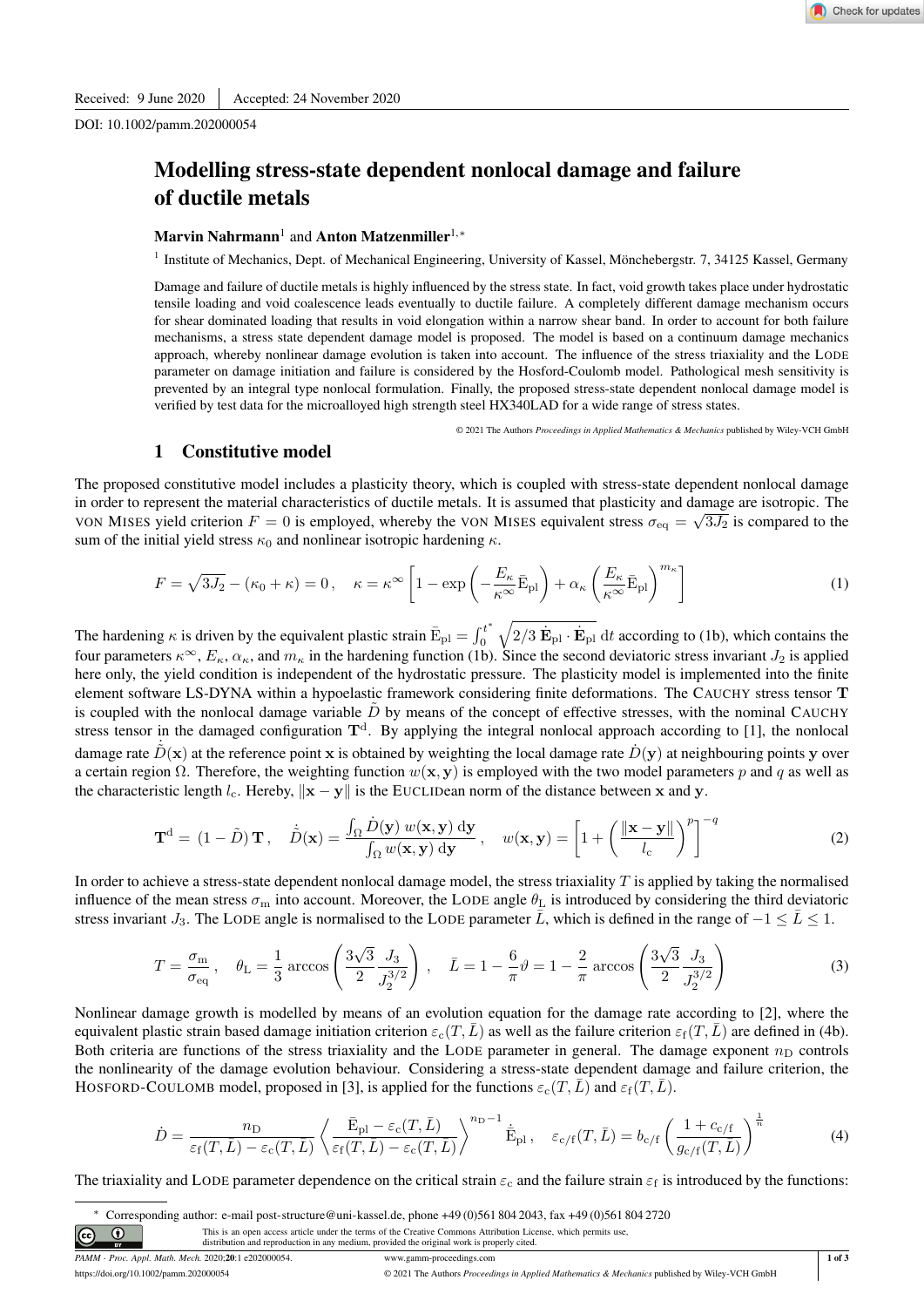$$
g_{c/f}(T,\bar{L}) = \left[\frac{1}{2}(f_1 - f_2)^{a_{c/f}} + \frac{1}{2}(f_2 - f_3)^{a_{c/f}} + \frac{1}{2}(f_1 - f_3)^{a_{c/f}}\right]^{\frac{1}{a_{c/f}}} + c_{c/f}\left(2T + f_1 + f_3\right)
$$
(5)

$$
f_1 = \frac{2}{3}\cos\left[\frac{\pi}{6}(1-\bar{L})\right], \quad f_2 = \frac{2}{3}\cos\left[\frac{\pi}{6}(3+\bar{L})\right], \quad f_3 = -\frac{2}{3}\cos\left[\frac{\pi}{6}(1+\bar{L})\right]
$$
(6)

The HOSFORD-COULOMB approach can be interpreted as a generalised MOHR-COULOMB model with the parameters  $a_c, b_c$ ,  $c_c$  for damage initiation and  $a_f$ ,  $b_f$ ,  $c_f$  for failure. The exponent in (4b) is defined a priori to  $n = 0.1$ .

#### 2 Parameter identification and verification for a wide range of stress states

A stepwise procedure is pursued where the parameters for the ductile steel HX340LAD are identified on the basis of the test data carried out by the Fraunhofer Institute for Mechanics of Materials (IWM), see [4]. At first, the plasticity model is calibrated to tensile test data. Then, the parameters of the nonlocal weighting function are estimated by means of the plastic strain distribution prior to failure. Finally, the HOSFORD-COULOMB model parameters are determined. Therefore, the design of experiments includes flat smooth and notched tensile specimens, various shear specimens as well as a NAKAZIMA biaxial punch test in order to capture a wide range of stress states within the diagram of the triaxiality versus the LODE parameter, see Fig. 1 a). The identified damage initiation and failure surfaces are depicted in Fig. 1 b) and c). The simulation results, obtained by the identified model parameter set in Tab. 1, are compared to test data and shown in Fig. 1 d) and e) for the smooth tensile specimen and the  $0^\circ$  shear specimen. A good accordance is achieved regarding the yield stress, the hardening and the damage and failure behaviour leading to a successful verification of the proposed model for a wide range of stress states.



Fig. 1: Design of experiments a), damage initiation surface b), failure surface c) and simulation results compared to test data for smooth tensile specimen and 0<sup>°</sup> shear test for HX340LAD steel d) and e)

Table 1: Model parameters for the HX340LAD microalloyed steel

| $E$ [MPa]<br>210000.0   | $\nu$ [-]<br>0.3 | $\kappa_0$ [MPa]<br>383.69 | $\kappa^{\infty}$<br>[MPa]<br>215.37 | $E_{\kappa}$ [MPa]<br>1450.59 | $\alpha_{\kappa}$ [-]<br>0.1 | $m_{\kappa}$ [-]<br>$\sqrt{2}$<br>$\overline{1}$ . | $n_{\rm D}$  -<br>2.0 | $l_{\rm C}$ [=<br>2.0 |
|-------------------------|------------------|----------------------------|--------------------------------------|-------------------------------|------------------------------|----------------------------------------------------|-----------------------|-----------------------|
| $p$ $\lbrack - \rbrack$ | $q$ $\vdash$     | $n$ [-]                    | $a_c$  -                             | $b_c$ [-]                     | $c_{\rm c}$  -               | $a_{\rm f}$ [-]                                    | $b_{\rm f}$ [-]       | $c_f$ [-]             |
| 2.0                     | 2.0              | 0.1                        | 1.166                                | 0.9566                        | 0.04433                      | 1.182                                              | 1.398                 | 0.07605               |

Acknowledgements Open access funding enabled and organized by Projekt DEAL.

## References

- [1] G. Pijaudier-Cabot and Z. P. Bažant, Nonlocal Damage Theory, J Eng Mech 113, 1512–1533 (1987).
- [2] J. Lemaitre, A Continuous Damage Mechanics Model for Ductile Fracture, J Eng Mater Tech 107, 83–89 (1985).